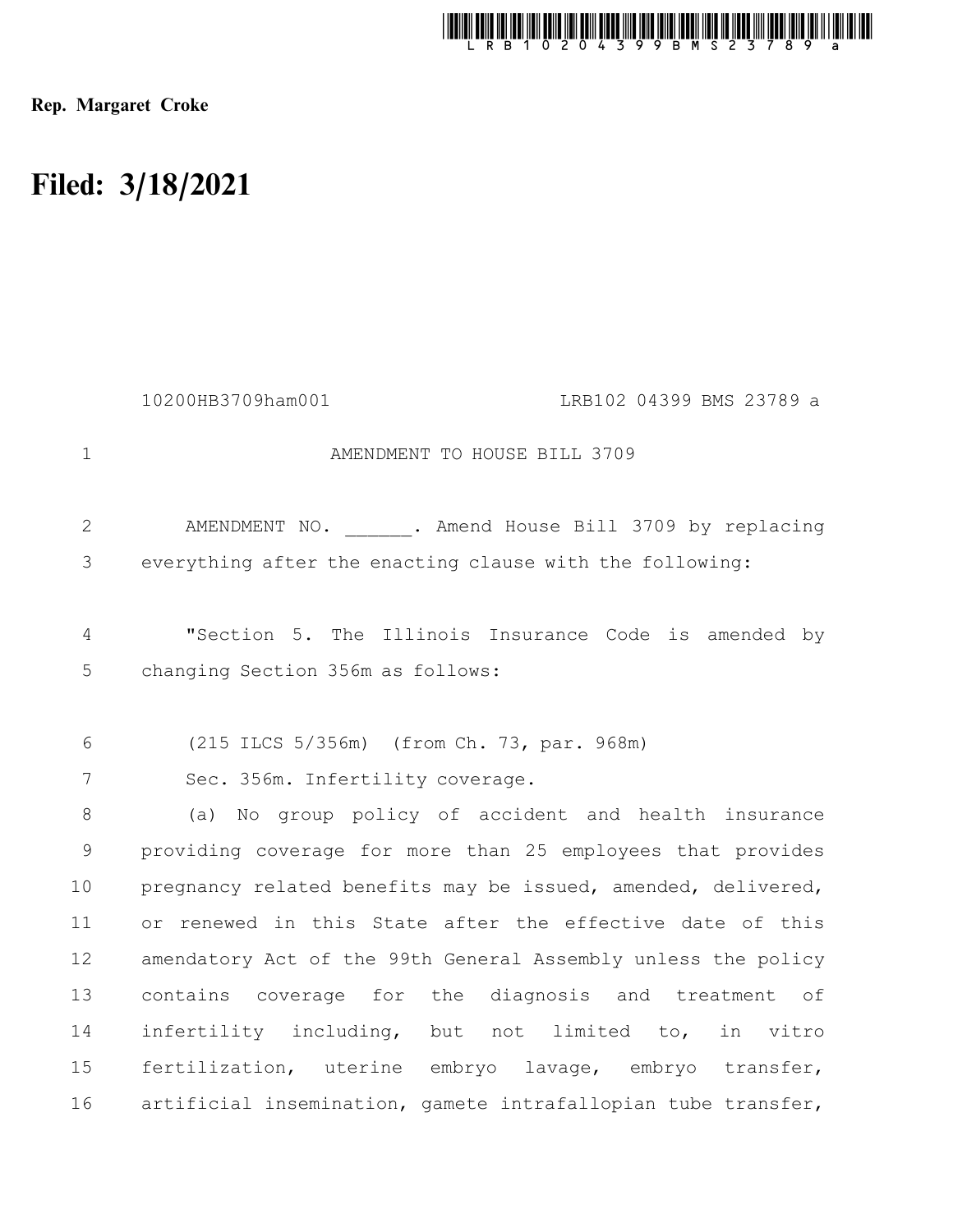zygote intrafallopian tube transfer, and low tubal ovum transfer. 1 2

(b) The coverage required under subsection (a) is subject to the following conditions: 3 4

(1) Coverage for procedures for in vitro fertilization, gamete intrafallopian tube transfer, or zygote intrafallopian tube transfer shall be required only if: 5 6 7 8

(A) the covered individual has been unable to attain a viable pregnancy, maintain a viable pregnancy, or sustain a successful pregnancy through reasonable, less costly medically appropriate infertility treatments for which coverage is available under the policy, plan, or contract; 9 10 11 12 13 14

(B) the covered individual has not undergone 4 completed oocyte retrievals, except that if a live birth follows a completed oocyte retrieval, then 2 more completed oocyte retrievals shall be covered; and 15 16 17 18

(C) the procedures are performed at medical facilities that conform to the American College of Obstetric and Gynecology guidelines for in vitro fertilization clinics or to the American Fertility Society minimal standards for programs of in vitro fertilization. 19 20 21 22 23 24

(2) The procedures required to be covered under this Section are not required to be contained in any policy or 25 26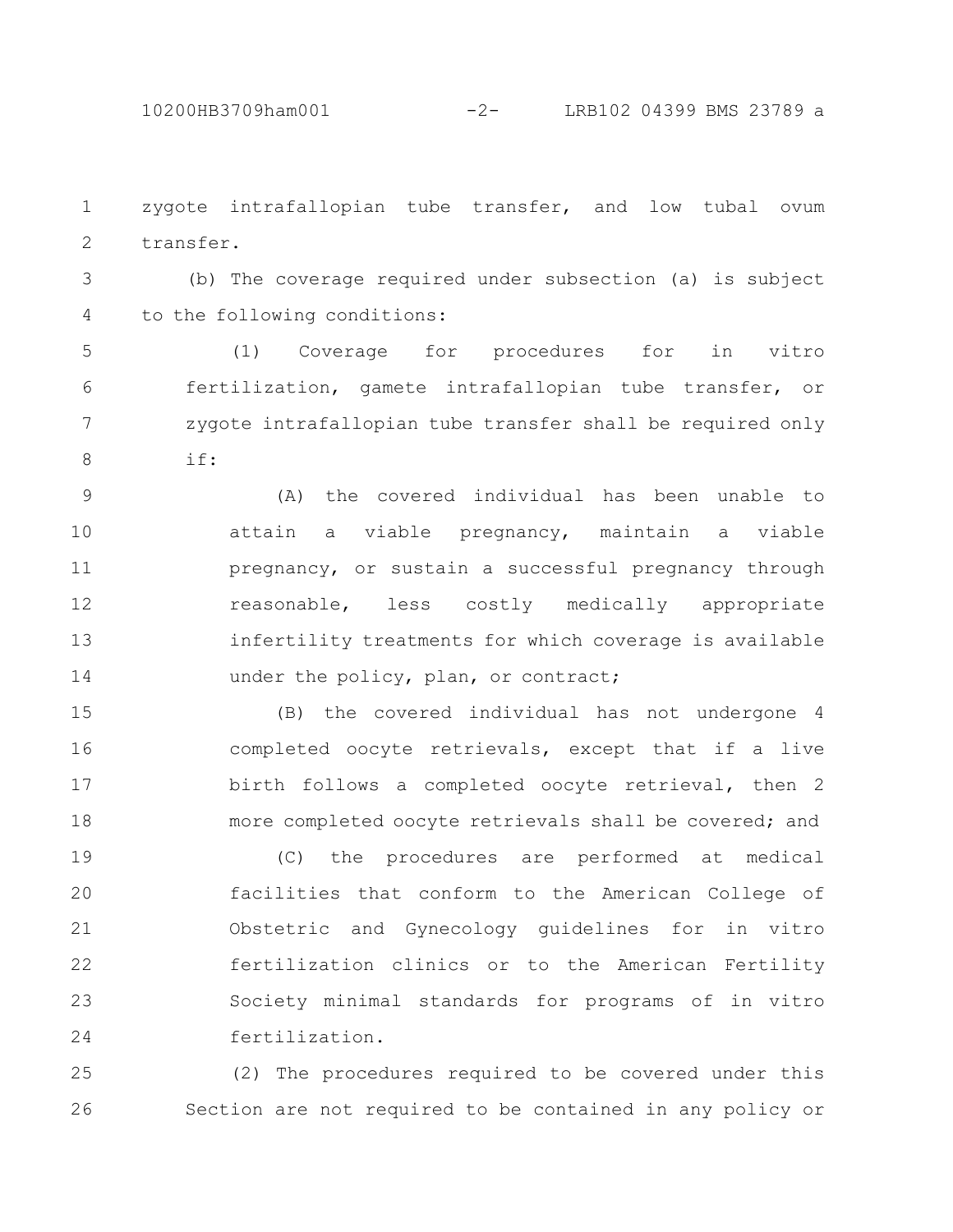10200HB3709ham001 -3- LRB102 04399 BMS 23789 a

plan issued to or by a religious institution or organization or to or by an entity sponsored by a religious institution or organization that finds the procedures required to be covered under this Section to violate its religious and moral teachings and beliefs. 1 2 3 4 5

(c) As used in For purpose of this Section, "infertility" means a disease, condition, or status characterized by: the inability to conceive after one year of unprotected sexual intercourse, the inability to conceive after one year of attempts to produce conception, the inability to conceive ter an individual is diagnosed with a condition affecting fertility, or the inability to sustain a successful pregnancy. (1) a failure to establish a pregnancy or to carry a pregnancy to live birth after 12 months of regular, unprotected sexual intercourse if the woman is 35 years of age or younger, or after 6 months of regular, unprotected sexual intercourse if the woman is over 35 years of age; conceiving but having a miscarriage does not restart the 12-month or 6-month term for determining infertility; 6 7 8 9 10 11 12 13 14 15 16 17 18 19

(2) a person's inability to reproduce either as a single individual or with a partner without medical intervention; or 20 21 22

(3) a licensed physician's findings based on a patient's medical, sexual, and reproductive history, age, physical findings, or diagnostic testing. 23 24 25

(d) A policy, contract, or certificate may not impose any 26